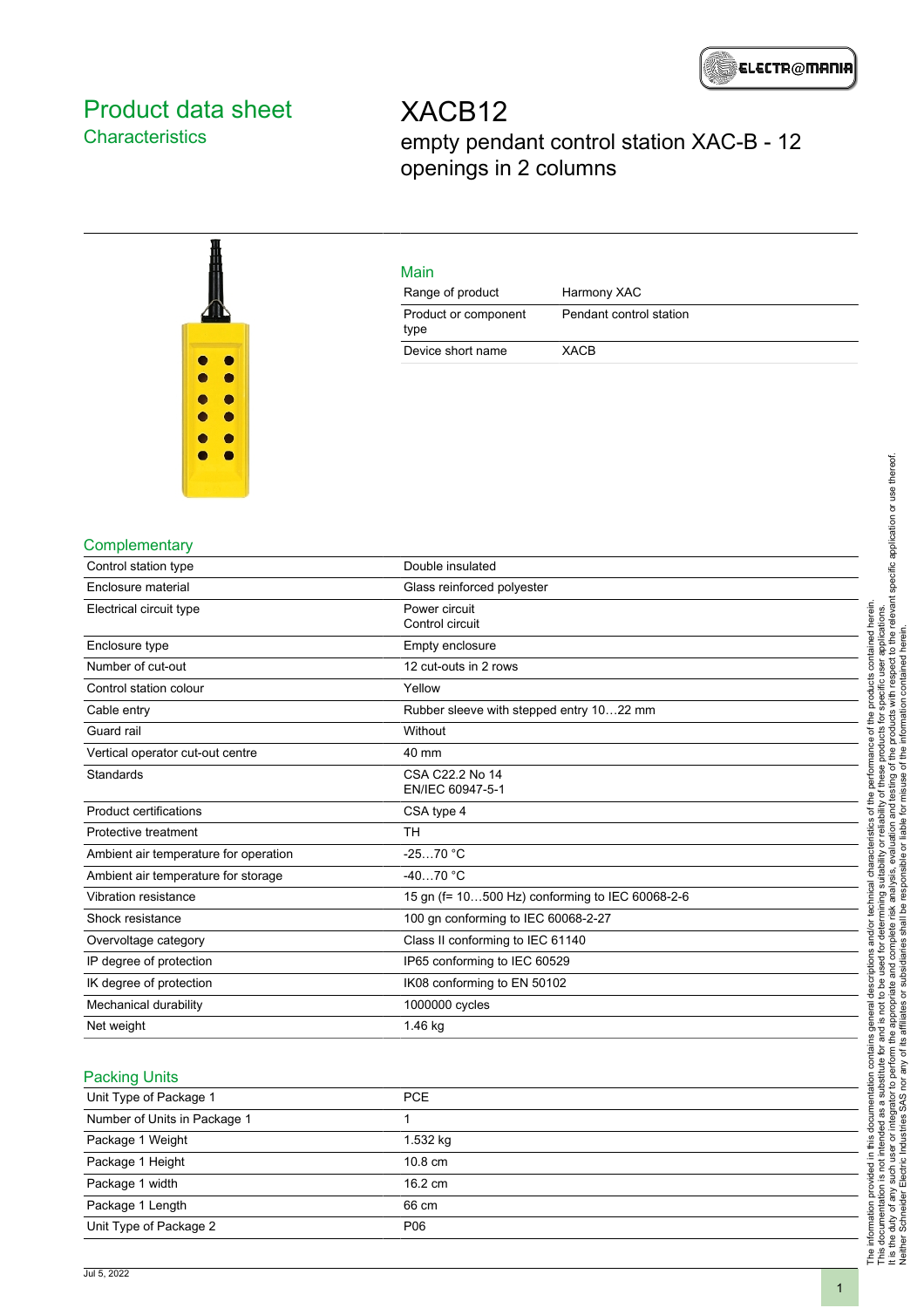| Number of Units in Package 2 | 15       |
|------------------------------|----------|
| Package 2 Weight             | 36.85 kg |
| Package 2 Height             | 73.5 cm  |
| Package 2 width              | 60 cm    |
| Package 2 Length             | 80 cm    |
| Package 3 Height             | 80 cm    |

# **Offer Sustainability**

| <b>REACh Regulation</b>    | REACh Declaration                                                                                                              |  |  |
|----------------------------|--------------------------------------------------------------------------------------------------------------------------------|--|--|
| REACh free of SVHC         | Yes                                                                                                                            |  |  |
| <b>EU RoHS Directive</b>   | Pro-active compliance (Product out of EU RoHS legal scope) E EU RoHS<br><b>Declaration</b>                                     |  |  |
| Toxic heavy metal free     | Yes                                                                                                                            |  |  |
| Mercury free               | Yes                                                                                                                            |  |  |
| RoHS exemption information | <b>E</b> Yes                                                                                                                   |  |  |
| China RoHS Regulation      | China RoHS Declaration                                                                                                         |  |  |
| WEEE                       | The product must be disposed on European Union markets following specific<br>waste collection and never end up in rubbish bins |  |  |
|                            |                                                                                                                                |  |  |

# Contractual warranty<br>Warranty

18 months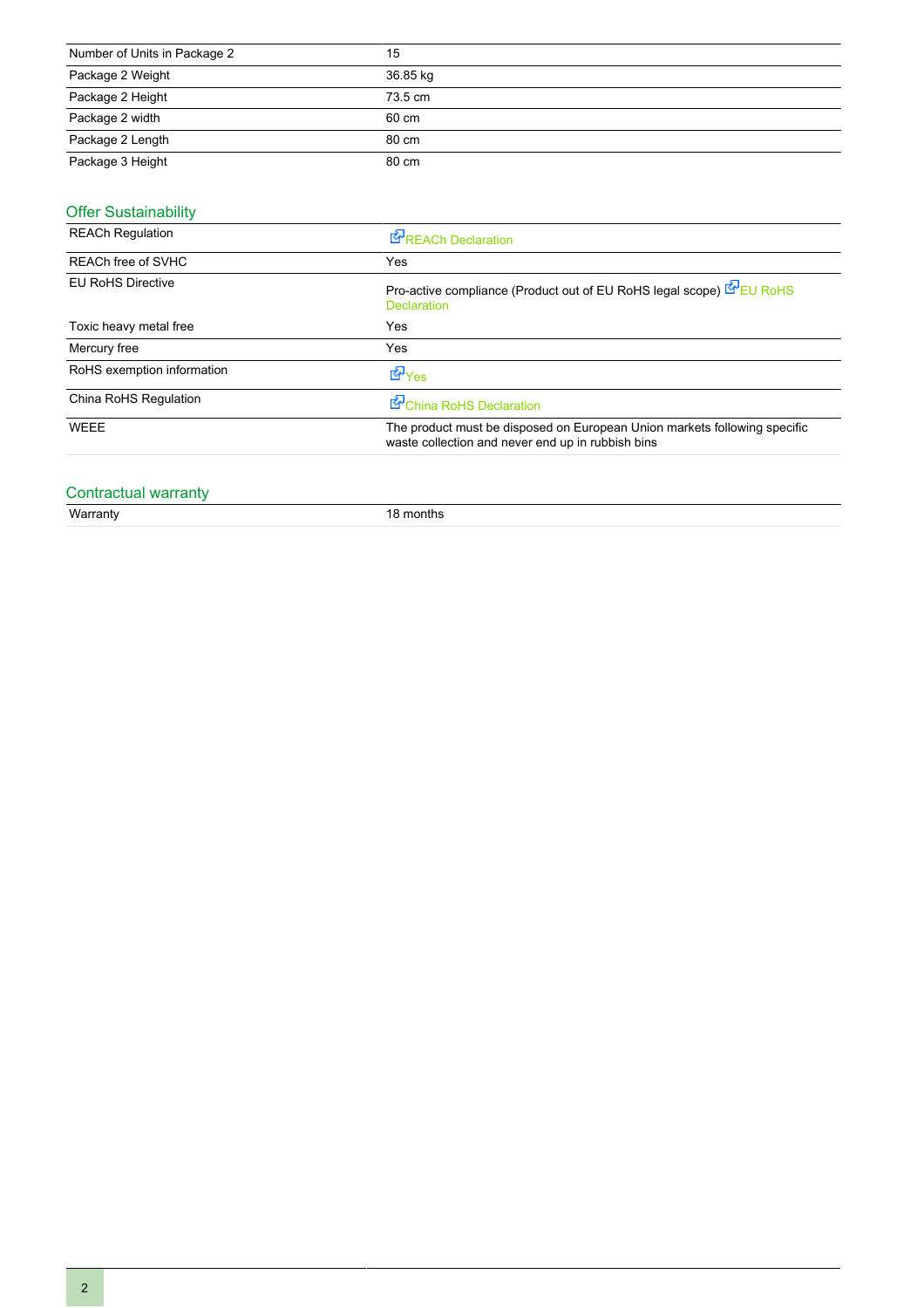# Product data sheet Dimensions Drawings

#### **Dimensions**

Below drawing shows a product with 6 cut-outs. Select the number of cut-outs according to the product characteristics in order to get b, b1 and c dimensions.

XACB12



#### (1) With mushroom head operator

Dimensions in mm

| Number of cut-outs |     | 4   | 6   | 8   | 12  |
|--------------------|-----|-----|-----|-----|-----|
| l b                | 409 | 499 | 589 | 679 | 679 |
| lb1                | 220 | 310 | 400 | 490 | 490 |
| l c                | 98  | 98  | 98  | 98  | 98  |
| ١d                 | 40  | 40  | 40  | 40  | 30  |

Dimensions in in.

| Number of cut-outs |       |       | 6     | 8     | 12     |
|--------------------|-------|-------|-------|-------|--------|
| b                  | 16.10 | 19.64 | 23.19 | 26.73 | 126.73 |
| lb1                | 8.66  | 12.20 | 15.75 | 19.29 | 19.29  |
| l c                | 3.86  | 3.86  | 3.86  | 3.86  | 3.86   |
| ۱d                 | 1.57  | 1.57  | 1.57  | 1.57  | 1.18   |

#### Protective cable sleeves

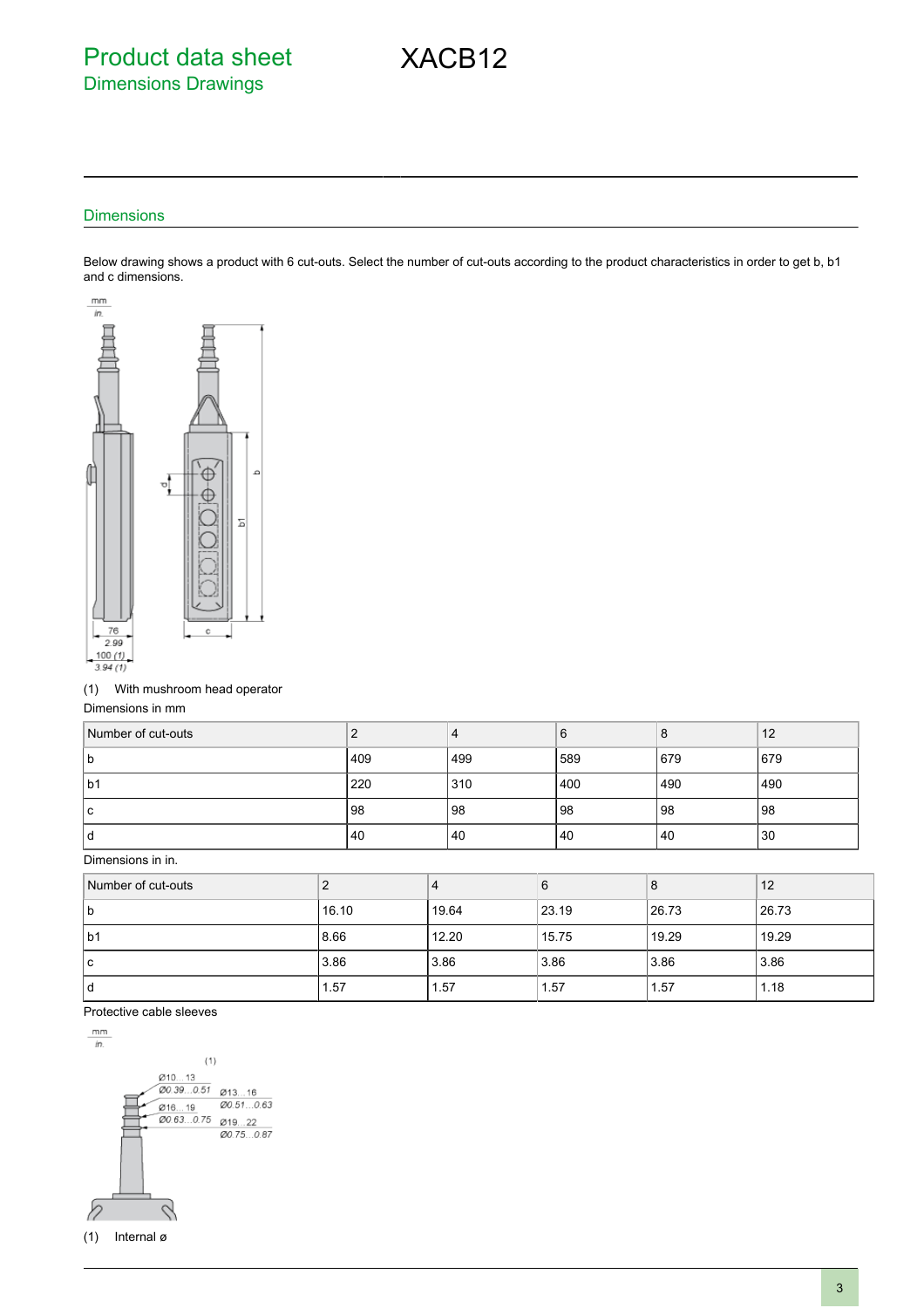## Control of Single-Speed Reversing Motor

With XESD1181 contact block, to be ordered separately



#### Control of 2-Speed Reversing Motor

With XESD1281 contact block, to be ordered separately



KM High speed contactor

Control of Single-Speed Reversing Motor 2-Phase Switching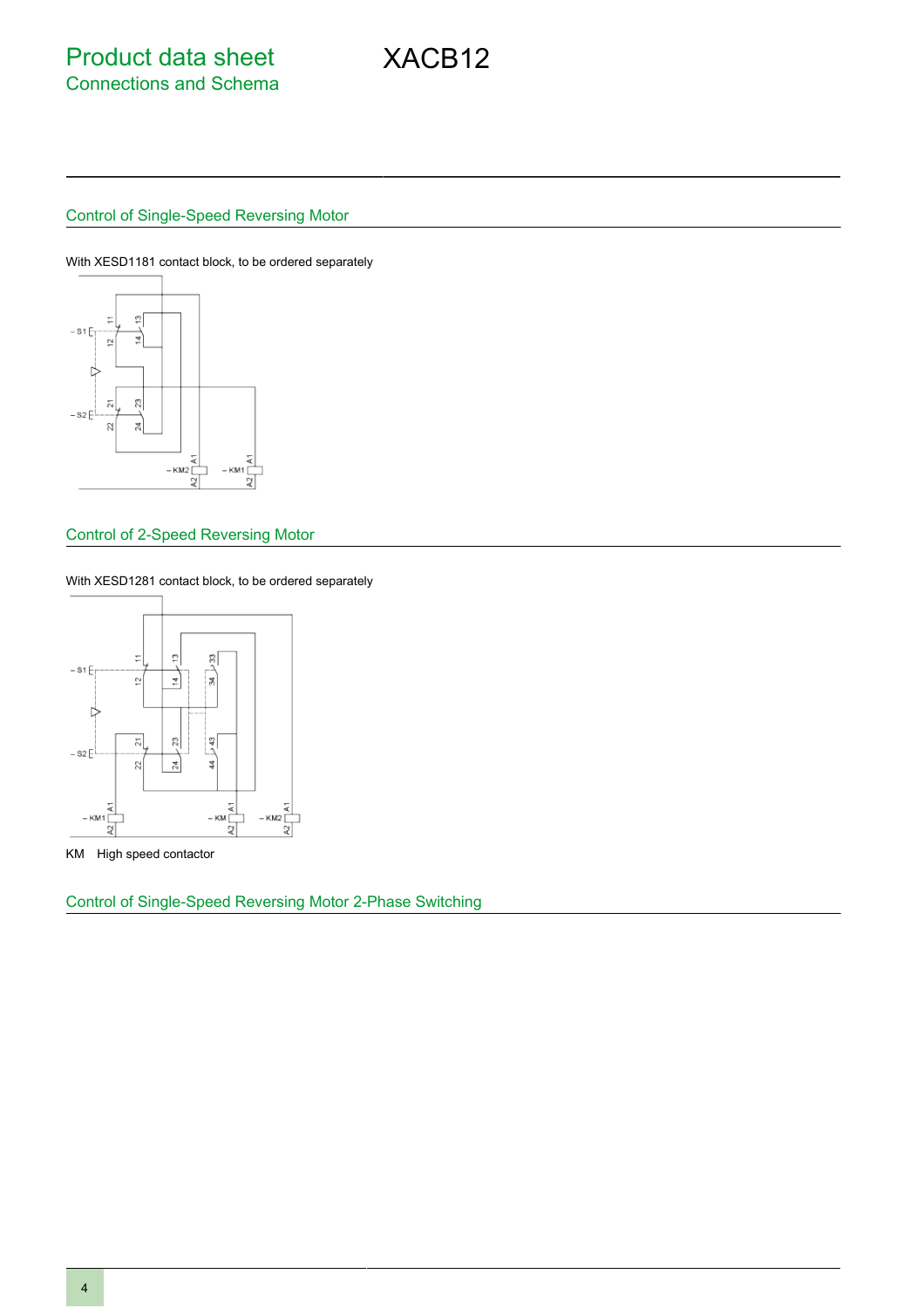With XESD1191 contact block, to be ordered separately



Combined with 3-pole isolating block XACS399 or XACS3991, shown in the unoperated position (pendant station "supplied"), fitted with key release trigger action latching Emergency stop operator.



### Control of 2-Speed Reversing Motor 2-Phase Switching

With XESD1291 contact block, to be ordered separately





Control of Single-Speed Reversing Motor 3-Phase switching, Reversing by 2-Phase Inversion